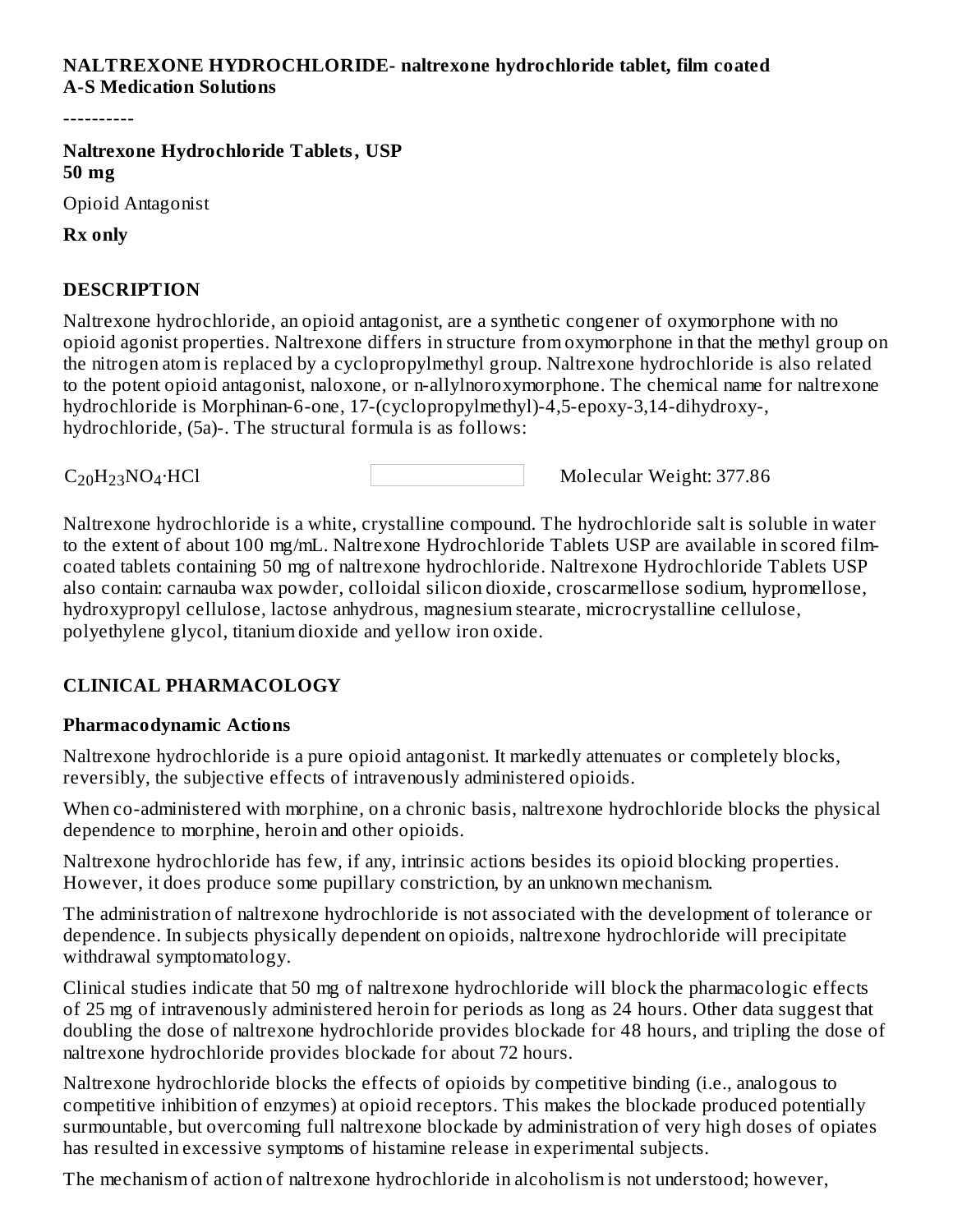The mechanism of action of naltrexone hydrochloride in alcoholism is not understood; however, involvement of the endogenous opioid system is suggested by preclinical data. Naltrexone, an opioid receptor antagonist, competitively binds to such receptors and may block the effects of endogenous opioids. Opioid antagonists have been shown to reduce alcohol consumption by animals, and naltrexone hydrochloride has been shown to reduce alcohol consumption in clinical studies.

Naltrexone hydrochloride is not aversive therapy and does not cause a disulfiram-like reaction either as a result of opiate use or ethanol ingestion.

#### **Pharmacokinetics**

Naltrexone hydrochloride is a pure opioid receptor antagonist. Although well absorbed orally, naltrexone is subject to significant first pass metabolism with oral bioavailability estimates ranging from 5 to 40%. The activity of naltrexone is believed to be due to both parent and the 6-ß-naltrexol metabolite. Both parent drug and metabolites are excreted primarily by the kidney (53% to 79% of the dose), however, urinary excretion of unchanged naltrexone accounts for less than 2% of an oral dose and fecal excretion is a minor elimination pathway. The mean elimination half-life (T-1/2) values for naltrexone and 6-ß-naltrexol are 4 hours and 13 hours, respectively. Naltrexone and 6-ß-naltrexol are dose proportional in terms of AUC and  $\rm C_{max}$  over the range of 50 to 200 mg and do not accumulate after 100 mg daily doses.

#### Absorption

Following oral administration, naltrexone undergoes rapid and nearly complete absorption with approximately 96% of the dose absorbed from the gastrointestinal tract. Peak plasma levels of both naltrexone and 6-ß-naltrexol occur within one hour of dosing.

#### Distribution

The volume of distribution for naltrexone following intravenous administration is estimated to be 1350 liters. *In vitro* tests with human plasma show naltrexone to be 21% bound to plasma proteins over the therapeutic dose range.

#### Metabolism

The systemic clearance (after intravenous administration) of naltrexone is  $\sim$ 3.5 L/min, which exceeds liver blood flow  $(\sim 1.2 \text{ L/min})$ . This suggests both that naltrexone is a highly extracted drug (>98%) metabolized) and that extra hepatic sites of drug metabolism exist. The major metabolite of naltrexone is 6-ß-naltrexol. Two other minor metabolites are 2-hydroxy-3-methoxy-6-ß-naltrexol and 2-hydroxy-3 methyl-naltrexone. Naltrexone and its metabolites are also conjugated to form additional metabolic products.

#### Elimination

The renal clearance for naltrexone ranges from 30 to 127 mL/min and suggests that renal elimination is primarily by glomerular filtration. In comparison, the renal clearance for 6-ß-naltrexol ranges from 230 to 369 mL/min, suggesting an additional renal tubular secretory mechanism. The urinary excretion of unchanged naltrexone accounts for less than 2% of an oral dose; urinary excretion of unchanged and conjugated 6-ß-naltrexol accounts for 43% of an oral dose. The pharmacokinetic profile of naltrexone suggests that naltrexone and its metabolites may undergo enterohepatic recycling.

## **Hepatic and Renal Impairment**

Naltrexone appears to have extra-hepatic sites of drug metabolism and its major metabolite undergoes active tubular secretion (see *Metabolism* above). Adequate studies of naltrexone in patients with severe hepatic or renal impairment have not been conducted (see **PRECAUTIONS, Special Risk Patients**).

## **Clinical Trials**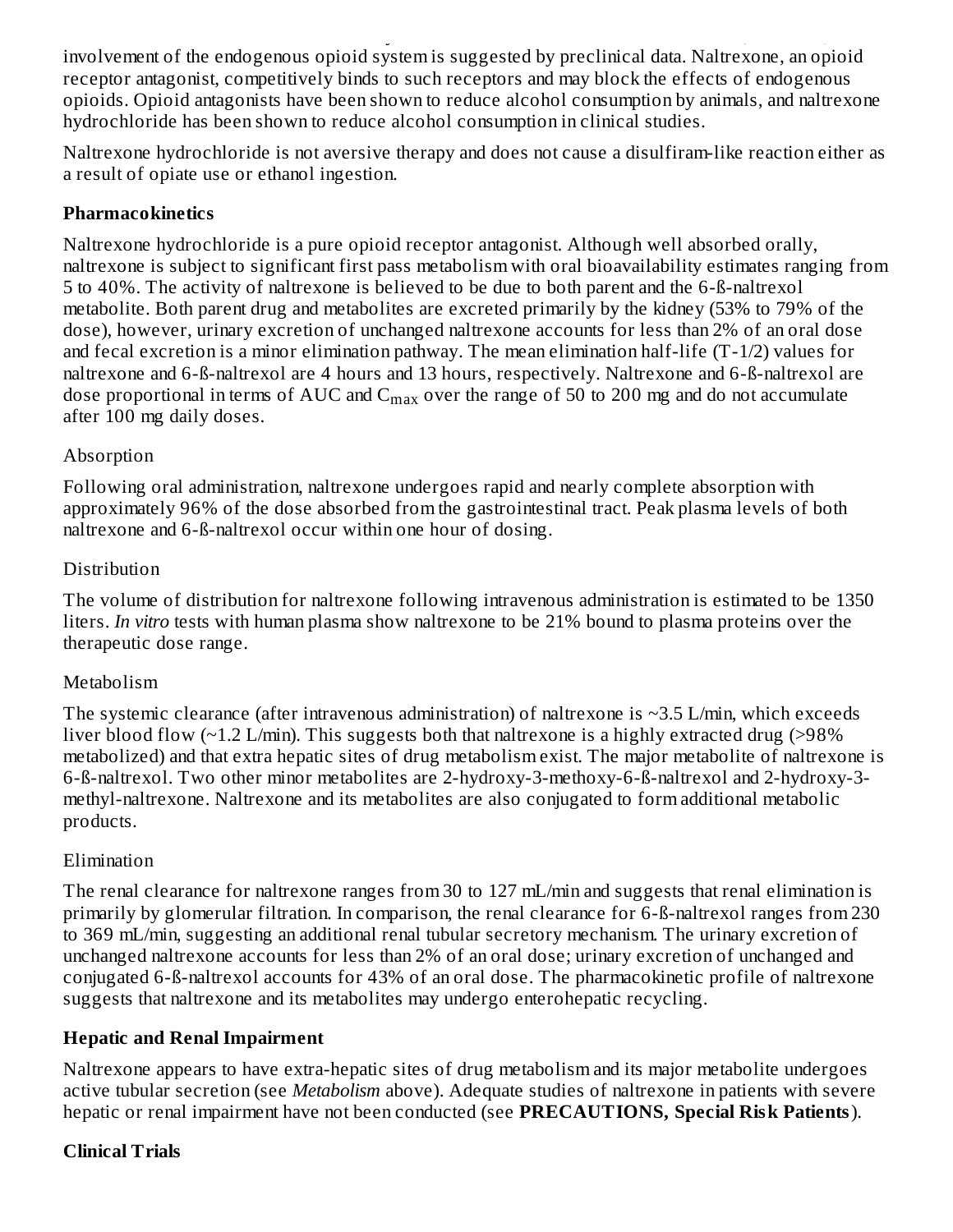## Alcoholism

The efficacy of naltrexone hydrochloride as an aid to the treatment of alcoholism was tested in placebo-controlled, outpatient, double blind trials. These studies used a dose of naltrexone hydrochloride 50 mg once daily for 12 weeks as an adjunct to social and psychotherapeutic methods when given under conditions that enhanced patient compliance. Patients with psychosis, dementia, and secondary psychiatric diagnoses were excluded from these studies.

In one of these studies, 104 alcohol-dependent patients were randomized to receive either naltrexone hydrochloride 50 mg once daily or placebo. In this study, naltrexone hydrochloride proved superior to placebo in measures of drinking including abstention rates (51% vs. 23%), number of drinking days, and relapse (31% vs. 60%). In a second study with 82 alcohol-dependent patients, the group of patients receiving naltrexone hydrochloride were shown to have lower relapse rates (21% vs. 41%), less alcohol craving, and fewer drinking days compared with patients who received placebo, but these results depended on the specific analysis used.

The clinical use of naltrexone hydrochloride as adjunctive pharmacotherapy for the treatment of alcoholism was also evaluated in a multicenter safety study. This study of 865 individuals with alcoholism included patients with comorbid psychiatric conditions, concomitant medications, polysubstance abuse and HIV disease. Results of this study demonstrated that the side effect profile of naltrexone hydrochloride appears to be similar in both alcoholic and opioid dependent populations, and that serious side effects are uncommon.

In the clinical studies, treatment with naltrexone supported abstinence, prevented relapse and decreased alcohol consumption. In the uncontrolled study, the patterns of abstinence and relapse were similar to those observed in the controlled studies. Naltrexone hydrochloride was not uniformly helpful to all patients, and the expected effect of the drug is a modest improvement in the outcome of conventional treatment.

#### Treatment of Opioid Addiction

Naltrexone hydrochloride has been shown to produce complete blockade of the euphoric effects of opioids in both volunteer and addict populations. When administered by means that enforce compliance, it will produce an effective opioid blockade, but has not been shown to affect the use of cocaine or other non-opioid drugs of abuse.

There are no data that demonstrate an unequivocally beneficial effect of naltrexone hydrochloride on rates of recidivism among detoxified, formerly opioid-dependent individuals who self-administer the drug. The failure of the drug in this setting appears to be due to poor medication compliance.

The drug is reported to be of greatest use in good prognosis opioid addicts who take the drug as part of a comprehensive occupational rehabilitative program, behavioral contract, or other complianceenhancing protocol. Naltrexone hydrochloride, unlike methadone or LAAM (levo-alphaacetylmethadol), does not reinforce medication compliance and is expected to have a therapeutic effect only when given under external conditions that support continued use of the medication.

## **INDICATIONS AND USAGE**

Naltrexone Hydrochloride Tablets USP are indicated in the treatment of alcohol dependence and for the blockade of the effects of exogenously administered opioids.

Naltrexone Hydrochloride Tablets USP have not been shown to provide any therapeutic benefit except as part of an appropriate plan of management for the addictions.

## **CONTRAINDICATIONS**

Naltrexone hydrochloride is contraindicated in: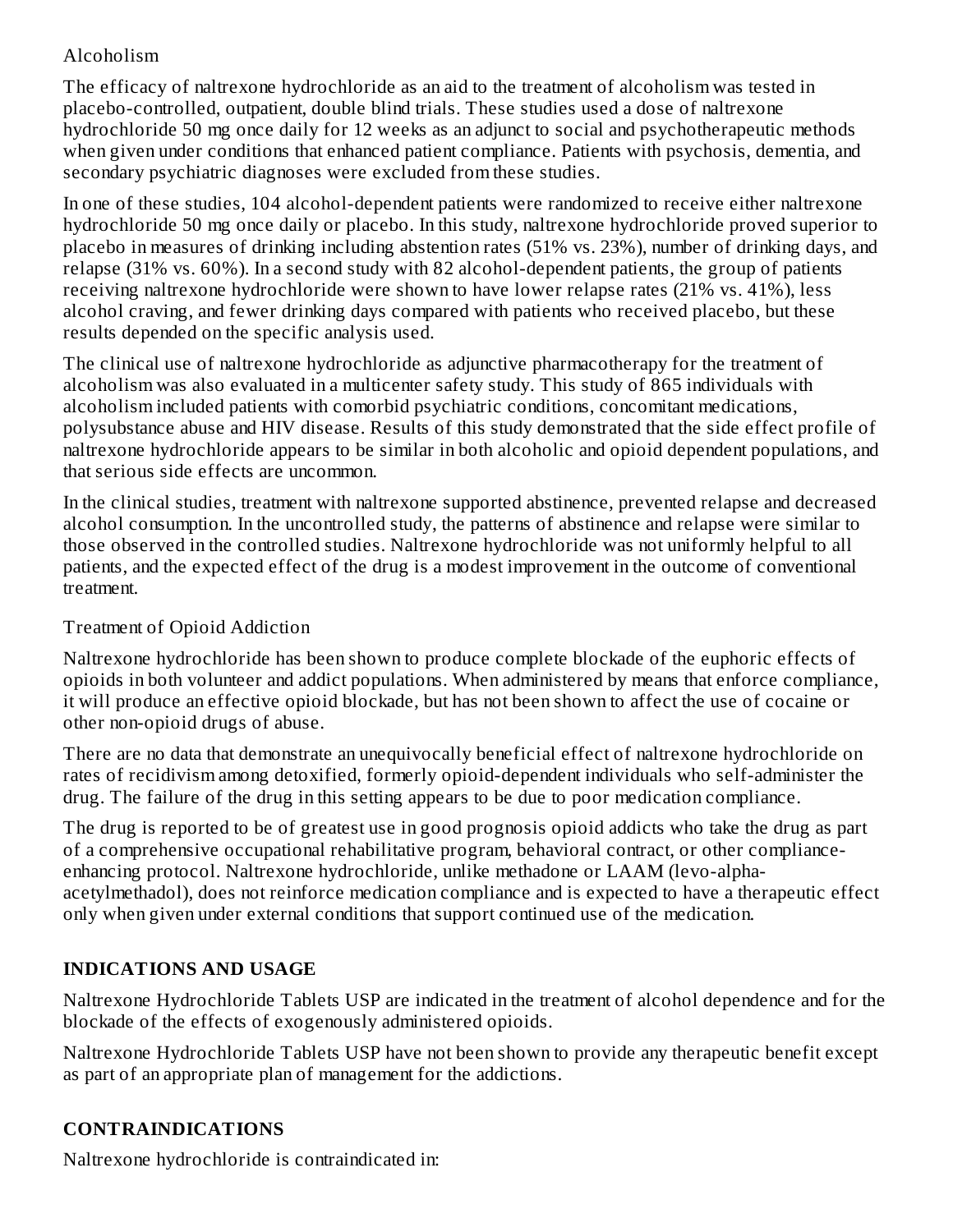- 1. Patients receiving opioid analgesics.
- 2. Patients currently dependent on opioids, including those currently maintained on opiate agonists (e.g., methadone) or partial agonists (e.g., buprenorphine).
- 3. Patients in acute opioid withdrawal (see **WARNINGS**).
- 4. Any individual who has failed the naloxone challenge test or who has a positive urine screen for opioids.
- 5. Any individual with a history of sensitivity to naltrexone hydrochloride or any other components of this product. It is not known if there is any cross-sensitivity with naloxone or the phenanthrene containing opioids.

#### **WARNINGS**

#### **Vulnerability to Opioid Overdos e**

After opioid detoxification, patients are likely to have reduced tolerance to opioids. As the blockade of exogenous opioids provided by naltrexone hydrochloride wanes and eventually dissipates completely, patients who have been treated with naltrexone hydrochloride may respond to lower doses of opioids than previously used, just as they would shortly after completing detoxification. This could result in potentially life-threatening opioid intoxication (respiratory compromise or arrest, circulatory collapse, etc.) if the patient uses previously tolerated doses of opioids. Cases of opioid overdose with fatal outcomes have been reported in patients after discontinuing treatment.

Patients should be alerted that they may be more sensitive to opioids, even at lower doses, after naltrexone hydrochloride treatment is discontinued. It is important that patients inform family members, and the people closest to the patient of this increased sensitivity ot opioids and the risk of overdose (see **PRECATIONS, Information for Patients**).

There is also the possibility that a patient who is treated with naltrexone hydrochloride could overcome the opioid blockade effect of naltrexone hydrochloride. Although naltrexone hydrochloride is a potent antagonist, the blockade produced by naltrexone hydrochloride is surmountable. The plasma concentration of exogenous opioids attained immediately following their acute administration may be sufficient to overcome the competitive receptor blockade. This poses a potential risk to individuals who attempt, on their own, to overcome the blockade by administering large amounts of exogenous opioids. Any attempt by a patient to overcome the antagonism by taking opioids is especially dangerous and may lead to life-threatening opioid intoxication or fatal overdose. Patients should be told of the serious consequences of trying to overcome the opioid blockade (see **PRECAUTIONS, Information for Patients**).

#### **Precipitated Opioid Withdrawal**

The symptoms of spontaneous opioid withdrawal (which are associated with the discontinuation of opioid in a dependent individual) are uncomfortable, but they are not generally believed to be severe or necessitate hospitalization. However, when withdrawal is precipitated abruptly by the administration of an opioid antagonist to an opioid-dependent patient, the resulting withdrawal syndrome can be severe enough to require hospitalization. Symptoms of withdrawal have usually appeared within five minutes of ingestion of naltrexone hydrochloride and have lasted for up to 48 hours. Mental status changes including confusion, somnolence and visual hallucinations have occurred. Significant fluid losses from vomiting and diarrhea have required intravenous fluid administration. Review of postmarketing cases of precipitated opioid withdrawal in association with naltrexone treatment has identified cases with symptoms of withdrawal severe enough to require hospital admission, and in some cases, management in the intensive care unit.

To prevent occurrence of precipitated withdrawal in patients dependent on opioids, or exacerbation of a pre-existing subclinical withdrawal syndrome, opioid-dependent patients, including those being treated for alcohol dependence, should be opioid-free (including tramadol) before starting naltrexone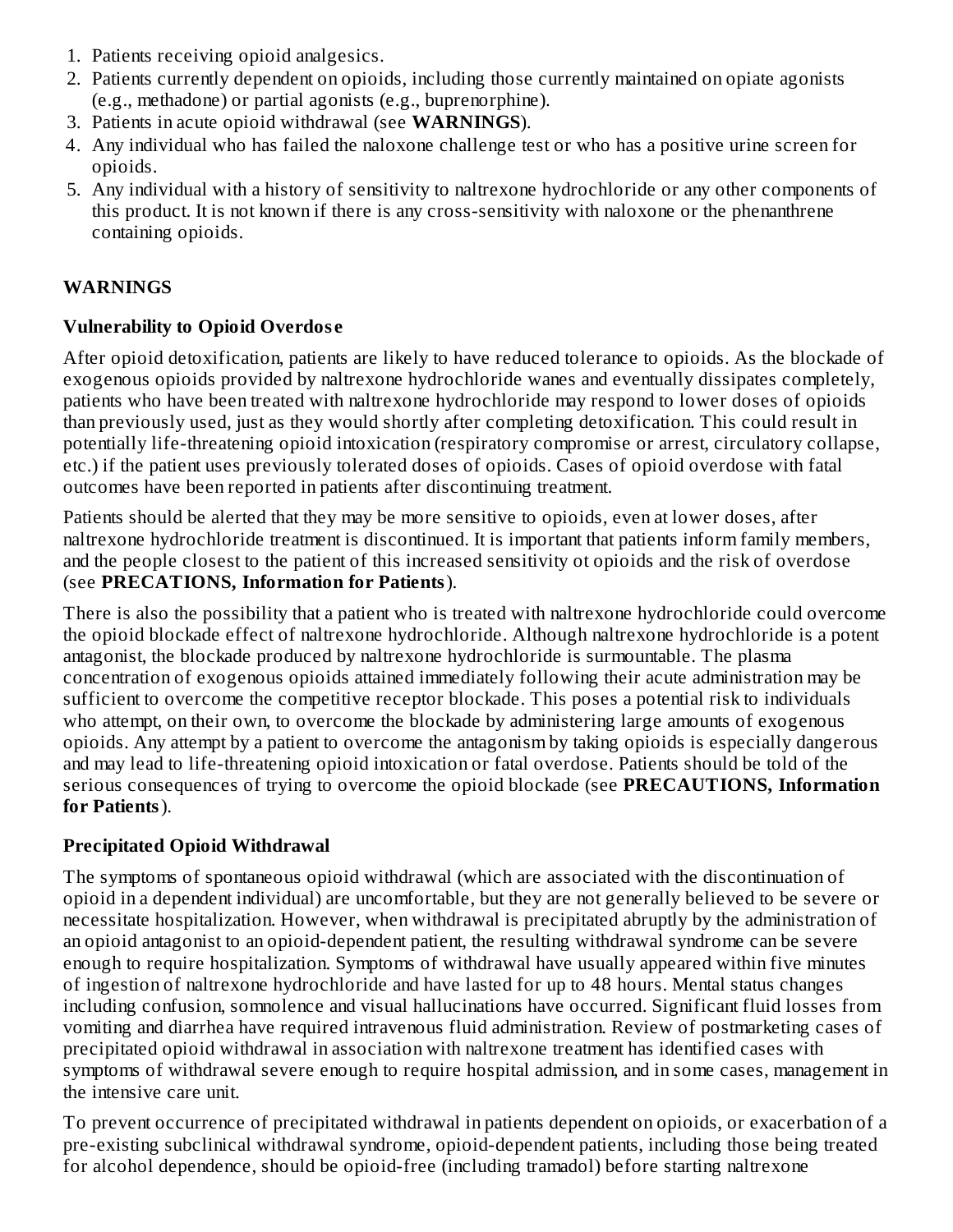hydrochloride treatment. An opioid-free interval of a minimum of 7 to 10 days is recommended for patients previously dependent on short-acting opioids. Patients transitioning from buprenorphine or methadone may be vulnerable to precipitation of withdrawal symptoms for as long as two weeks.

If a more rapid transition from agonist to antagonist therapy is deemed necessary and appropriate by the healthcare provider, monitor the patient closely in an appropriate medical setting where precipitated withdrawal can be managed.

In every case, healthcare providers should always be prepared to manage withdrawal symptomatically with non-opioid medications because there is no completely reliable method for determining whether a patient has had an adequate opioid-free period. A naloxone challenge test may be helpful; however, a few case reports have indicated that patients may experience precipitated withdrawal despite having a negative urine toxicology screen or tolerating a naloxone challenge test (usually in the setting of transitioning from buprenorphine treatment). Patients should be made aware of the risks associated with precipitated withdrawal and encouraged to give an accurate account of last opioid use. Patients treated for alcohol dependence with naltrexone hydrochloride should also be assessed for underlying opioid dependence and for any recent use of opioids prior to initiation of treatment with naltrexone hydrochloride. Precipitated opioid withdrawal has been observed in alcohol-dependent patients in circumstances where the prescriber had been unaware of the additional use of opioids or codependence on opioids.

#### **Hepatotoxicity**

Cases of hepatitis and clinically significant liver dysfunction were observed in association with naltrexone hydrochloride exposure during the clinical development program and in the postmarketing period. Transient, asymptomatic hepatic transaminase elevations were also observed in the clinical trials and postmarketing period. When patients presented with elevated transaminases, there were often other potential causative or contributory etiologies identified, including pre-existing alcoholic liver disease, hepatitis B and/or C infection, and concomitant usage of other potentially hepatotoxic drugs. Although clinically significant liver dysfunction is not typically recognized as a manifestation of opioid withdrawal, opioid withdrawal that is precipitated abruptly may lead to systemic sequelae, including acute liver injury.

Patients should be warned of the risk of hepatic injury and advised to seek medical attention if they experience symptoms of acute hepatitis. Use of naltrexone hydrochloride should be discontinued in the event of symptoms and/or signs of acute hepatitis.

#### **Depression and Suicidality**

Depression, suicide, attempted suicide and suicidal ideation have been reported in the postmarketing experience with naltrexone hydrochloride used in the treatment of opioid dependence. No causal relationship has been demonstrated. In the literature, endogenous opioids have been theorized to contribute to a variety of conditions.

Alcohol- and opioid-dependent patients, including those taking naltrexone hydrochloride, should be monitored for the development of depression or suicidal thinking. Families and caregivers of patients being treated with naltrexone hydrochloride should be alerted to the need to monitor patients for the emergence of symptoms of depression or suicidality, and to report such symptoms to the patient's healthcare provider.

#### **Ultra Rapid Opioid Withdrawal**

Safe use of naltrexone in ultra rapid opiate detoxification programs has not been established (see **ADVERSE REACTIONS**).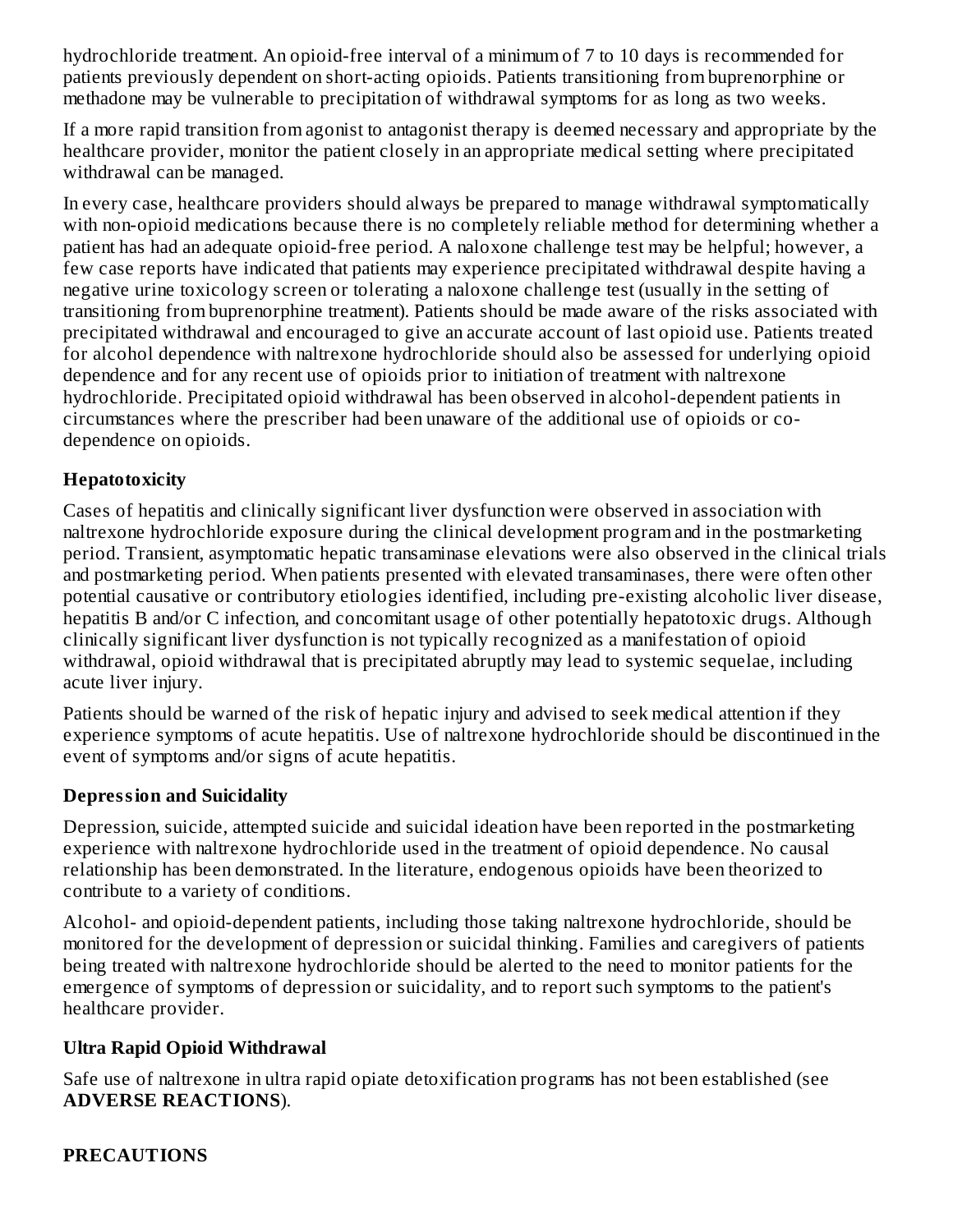## **General**

When Reversal of Naltrexone Hydrochloride Blockade is Required for Pain Management

In an emergency situation in patients receiving fully blocking doses of naltrexone hydrochloride, a suggested plan of management is regional analgesia, conscious sedation with a benzodiazepine, use of non-opioid analgesics or general anesthesia.

In a situation requiring opioid analgesia, the amount of opioid required may be greater than usual, and the resulting respiratory depression may be deeper and more prolonged.

A rapidly acting opioid analgesic which minimizes the duration of respiratory depression is preferred. The amount of analgesic administered should be titrated to the needs of the patient. Non-receptor mediated actions may occur and should be expected (e.g., facial swelling, itching, generalized erythema, or bronchoconstriction) presumably due to histamine release.

Irrespective of the drug chosen to reverse naltrexone hydrochloride blockade, the patient should be monitored closely by appropriately trained personnel in a setting equipped and staffed for cardiopulmonary resuscitation.

#### **Special Risk Patients**

#### Renal Impairment

Naltrexone hydrochloride and its primary metabolite are excreted primarily in the urine, and caution is recommended in administering the drug to patients with renal impairment.

#### Hepatic Impairment

An increase in naltrexone AUC of approximately 5- and 10-fold in patients with compensated and decompensated liver cirrhosis, respectively, compared with subjects with normal liver function has been reported. These data also suggest that alterations in naltrexone bioavailability are related to liver disease severity.

## **Information for Patients**

It is recommended that the prescribing physician relate the following information to patients being treated with naltrexone hydrochloride:

You have been prescribed naltrexone hydrochloride as part of the comprehensive treatment for your alcoholism or drug dependence. You should carry identification to alert medical personnel to the fact that you are taking naltrexone hydrochloride. A naltrexone hydrochloride medication card may be obtained from your physician and can be used for this purpose. Carrying the identification card should help to ensure that you can obtain adequate treatment in an emergency. If you require medical treatment, be sure to tell the treating physician that you are receiving naltrexone hydrochloride therapy. You should take naltrexone hydrochloride as directed by your physician.

- Advise patients that if they previously used opioids, they may be more sensitive to lower doses of opioids and at risk of accidental overdose should they use opioids after naltrexone hydrochloride treatment is discontinued or temporarily interrupted. It is important that patients inform family members and the people closest to the patient of this increased sensitivity to opioids and the risk of overdose.
- Advise patients that because naltrexone hydrochloride can block the effects of opioids, patients will not perceive any effect if they attempt to self-administer heroin or any other opioid drug in small doses while on naltrexone hydrochloride. Further, emphasize that administration of large doses of heroin or any other opioid to try to bypass the blockade and get high while on naltrexone hydrochloride may lead to serious injury, coma or death.
- Patients on naltrexone hydrochloride may not experience the expected effects from opioidcontaining analgesic, antidiarrheal, or antitussive medications.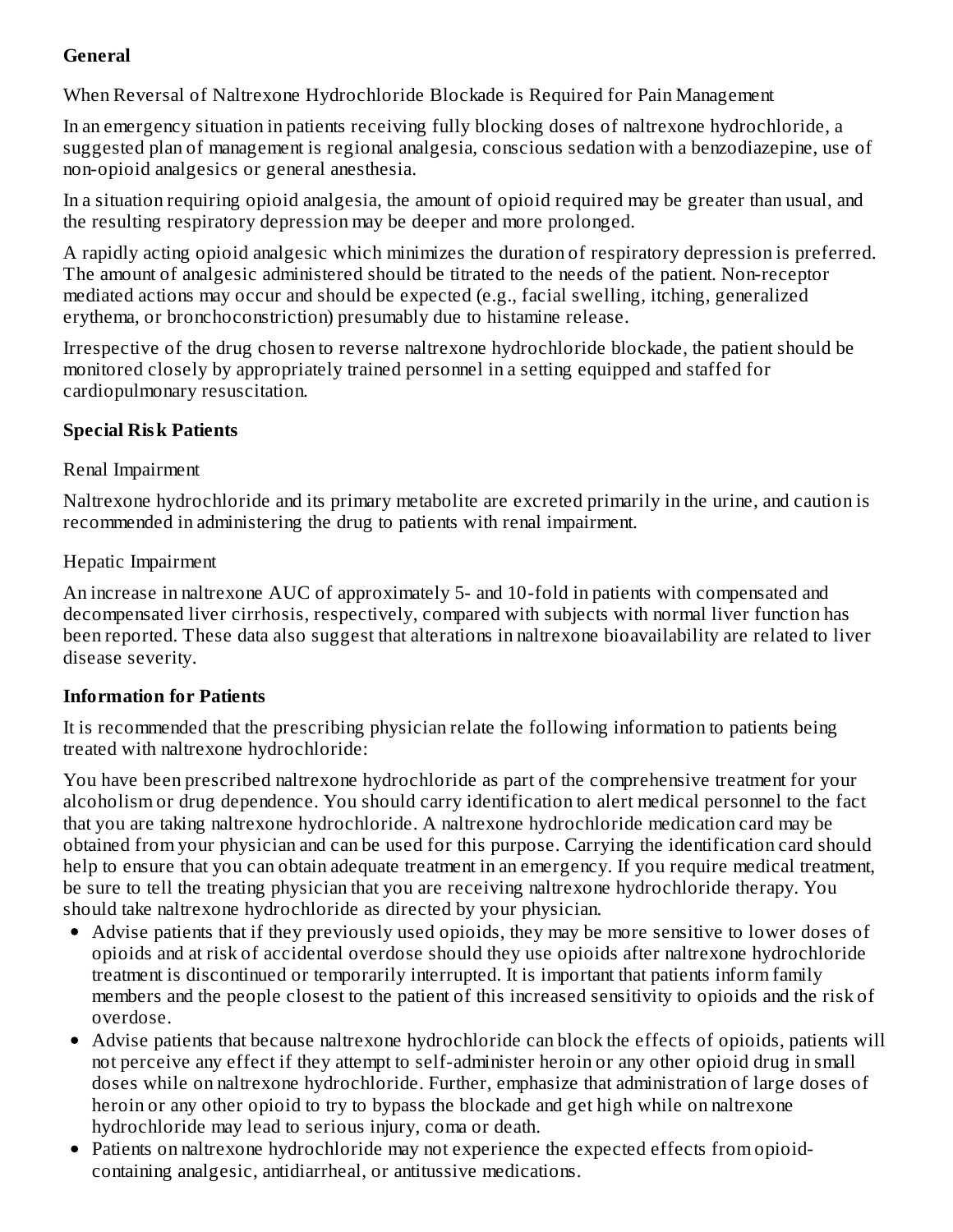- Patients should be off all opioids, including opioid-containing medicines, for a minimum or 7 to 10 days before starting naltrexone hydrochloride in order to avoid precipitation of opioid withdrawal. Patients transitioning from buprenorphine or methadone may be vulnerable to precipitation of withdrawal symptoms for as long as two weeks. Ensure that patients understand that withdrawal precipitated by administration of an opioid antagonist may be severe enough to require hospitalization if they have not been opioid-free for an adequate period of time, and is different from the experience of spontaneous withdrawal that occurs with discontinuation of opioid in a dependent individual. Advise patients that they should not take naltrexone hydrochloride if they have symptoms of opioid withdrawal. Advise all patients, including those with alcohol dependence, that it is imperative to notify healthcare providers of any recent use of opioids or any history of opioid dependence before starting naltrexone hydrochloride to avoid precipitation of opioid withdrawal.
- Advise patients that naltrexone hydrochloride may cause liver injury. Patients should immediately notify their physician if they develop symptoms and/or signs of liver disease.
- Advise patients that they may experience depression while taking naltrexone hydrochloride. It is important that patients inform family members and the people closest to the patient that they are taking naltrexone hydrochloride and that they should call a doctor right way should they become depressed or experience symptoms of depression.
- Advise patients that naltrexone hydrochloride has been shown to be effective only when used as part of a treatment program that includes counseling and support.
- Advise patients that dizziness may occur with naltrexone hydrochloride treatment, and they should avoid driving or operating heavy machinery until they have determined how naltrexone hydrochloride affects them.
- Advise patients to notify their physician if they:
	- become pregnant or intend to become pregnant during treatment with naltrexone hydrochloride.
	- are breastfeeding.
	- experience other unusual or significant side effects while on naltrexone hydrochloride therapy.

#### **Laboratory Tests**

Naltrexone hydrochloride does not interfere with thin-layer, gas-liquid, and high pressure liquid chromatographic methods which may be used for the separation and detection of morphine, methadone or quinine in the urine. Naltrexone hydrochloride may or may not interfere with enzymatic methods for the detection of opioids depending on the specificity of the test. Please consult the test manufacturer for specific details.

## **Drug Interactions**

Studies to evaluate possible interactions between naltrexone hydrochloride and drugs other than opiates have not been performed. Consequently, caution is advised if the concomitant administration of naltrexone hydrochloride and other drugs is required.

The safety and efficacy of concomitant use of naltrexone hydrochloride and disulfiram is unknown, and the concomitant use of two potentially hepatotoxic medications is not ordinarily recommended unless the probable benefits outweigh the known risks.

Lethargy and somnolence have been reported following doses of naltrexone hydrochloride and thioridazine.

Patients taking naltrexone hydrochloride may not benefit from opioid containing medicines, such as cough and cold preparations, antidiarrheal preparations, and opioid analgesics. In an emergency situation when opioid analgesia must be administered to a patient receiving naltrexone hydrochloride, the amount of opioid required may be greater than usual, and the resulting respiratory depression may be deeper and more prolonged (see **PRECAUTIONS**).

## **Carcinogenesis, Mutagenesis and Impairment of Fertility**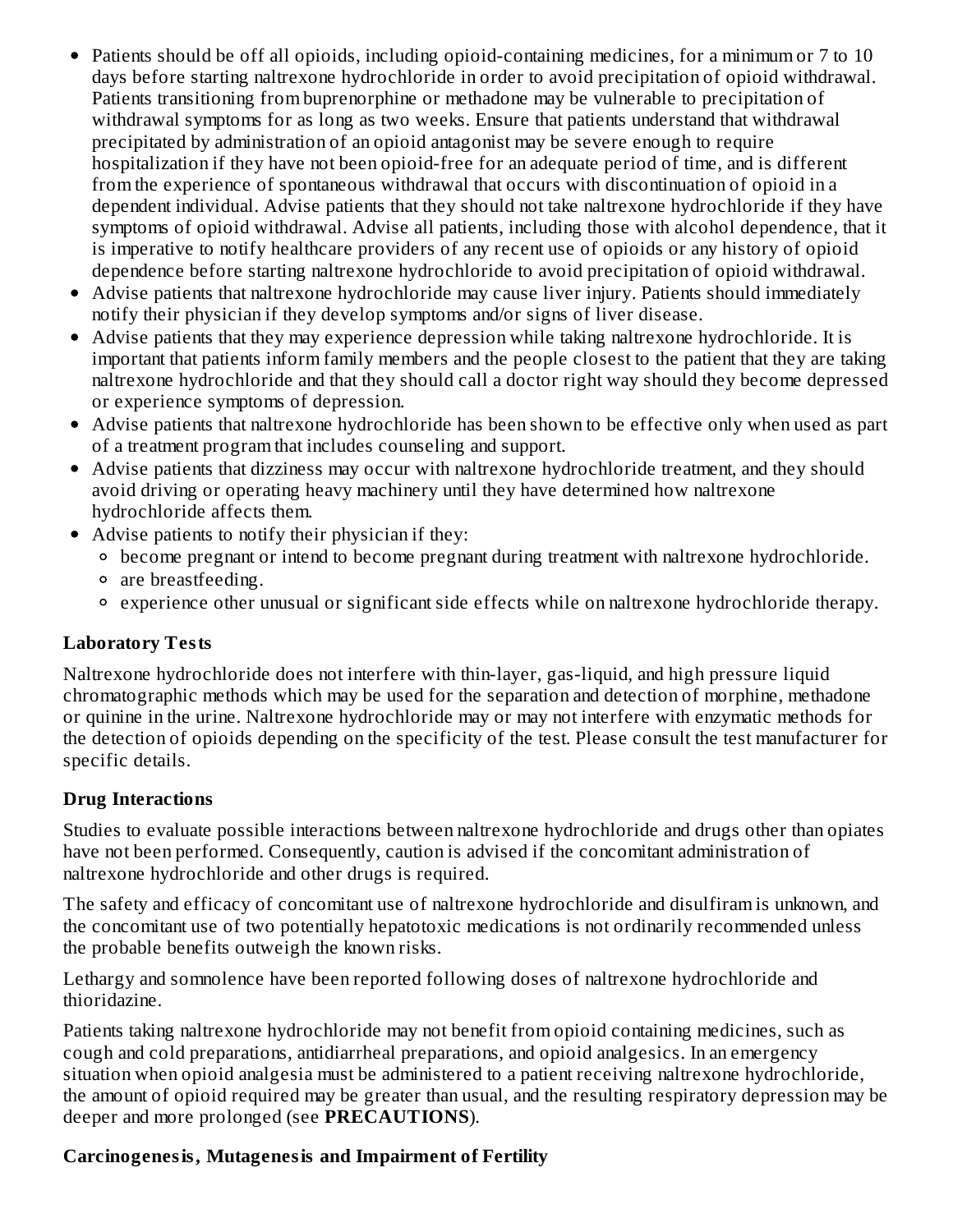The following statements are based on the results of experiments in mice and rats. The potential carcinogenic, mutagenic and fertility effects of the metabolite 6-β-naltrexol are unknown.

In a two-year carcinogenicity study in rats, there were small increases in the numbers of testicular mesotheliomas in males and tumors of vascular origin in males and females. The incidence of mesothelioma in males given naltrexone at a dietary dose of 100 mg/kg/day (600 mg/m<sup>2</sup>/day; 16 times the recommended therapeutic dose, based on body surface area) was 6%, compared with a maximum historical incidence of 4%. The incidence of vascular tumors in males and females given dietary doses of 100 mg/kg/day (600 mg/m<sup>2</sup>/day) was 4% but only the incidence in females was increased compared with a maximum historical control incidence of 2%. There was no evidence of carcinogenicity in a twoyear dietary study with naltrexone in male and female mice.

There was limited evidence of a weak genotoxic effect of naltrexone in one gene mutation assay in a mammalian cell line, in the *Drosophila* recessive lethal assay, and in non-specific DNA repair tests with *E. coli*. However, no evidence of genotoxic potential was observed in a range of other *in vitro* tests, including assays for gene mutation in bacteria, yeast, or in a second mammalian cell line, a chromosomal aberration assay, and an assay for DNA damage in human cells. Naltrexone did not exhibit clastogenicity in an *in vivo* mouse micronucleus assay.

Naltrexone (100 mg/kg/day [600 mg/m<sup>2</sup>/day] PO; 16 times the recommended therapeutic dose, based on body surface area) caused a significant increase in pseudopregnancy in the rat. A decrease in the pregnancy rate of mated female rats also occurred. There was no effect on male fertility at this dose level. The relevance of these observations to human fertility is not known.

#### **Pregnancy**

#### Teratogenic Effects

#### *Category C*

Naltrexone has been shown to increase the incidence of early fetal loss when given to rats at doses  $\geq 30$ mg/kg/day (180 mg/m<sup>2</sup>/day; 5 times the recommended therapeutic dose, based on body surface area) and to rabbits at oral doses  $\geq 60$  mg/kg/day (720 mg/m<sup>2</sup>/day; 18 times the recommended therapeutic dose, based on body surface area). There was no evidence of teratogenicity when naltrexone was administered orally to rats and rabbits during the period of major organogenesis at doses up to 200 mg/kg/day (32 and 65 times the recommended therapeutic dose, respectively, based on body surface area).

Rats do not form appreciable quantities of the major human metabolite, 6-β-naltrexol; therefore, the potential reproductive toxicity of the metabolites in rats is not known.

There are no adequate and well-controlled studies in pregnant women. Naltrexone should be used during pregnancy only if the potential benefit justifies the potential risk to the fetus.

## **Labor and Delivery**

Whether or not naltrexone hydrochloride affects the duration of labor and delivery is unknown.

## **Nursing Mothers**

In animal studies, naltrexone and 6-β-naltrexol were excreted in the milk of lactating rats dosed orally with naltrexone.

Whether or not naltrexone hydrochloride is excreted in human milk is unknown. Because many drugs are excreted in human milk, caution should be exercised when naltrexone is administered to a nursing woman.

## **Pediatric Us e**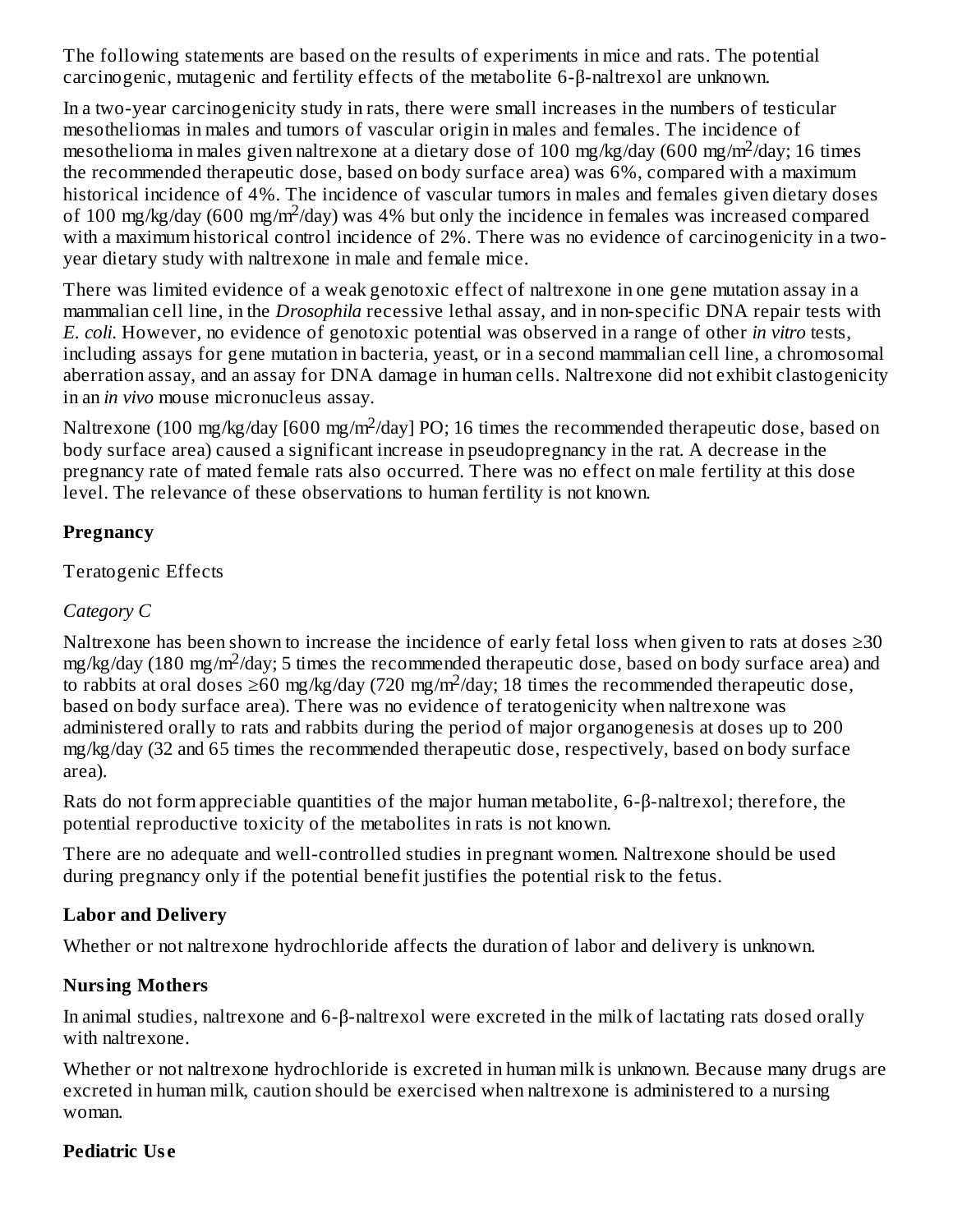The safe use of naltrexone hydrochloride in pediatric patients younger than 18 years old has not been established.

## **ADVERSE REACTIONS**

During two randomized, double-blind placebo-controlled 12-week trials to evaluate the efficacy of naltrexone hydrochloride as an adjunctive treatment of alcohol dependence, most patients tolerated naltrexone hydrochloride well. In these studies, a total of 93 patients received naltrexone hydrochloride at a dose of 50 mg once daily. Five of these patients discontinued naltrexone hydrochloride because of nausea. No serious adverse events were reported during these two trials.

While extensive clinical studies evaluating the use of naltrexone hydrochloride in detoxified, formerly opioid-dependent individuals failed to identify any single, serious untoward risk of naltrexone hydrochloride use, placebo-controlled studies employing up to five fold higher doses of naltrexone hydrochloride (up to 300 mg per day) than that recommended for use in opiate receptor blockade have shown that naltrexone hydrochloride causes hepatocellular injury in a substantial proportion of patients exposed at higher doses (see **WARNINGS** and **PRECAUTIONS, Laboratory Tests**).

Aside from this finding, and the risk of precipitated opioid withdrawal, available evidence does not incriminate naltrexone hydrochloride, used at any dose, as a cause of any other serious adverse reaction for the patient who is "opioid-free." It is critical to recognize that naltrexone hydrochloride can precipitate or exacerbate abstinence signs and symptoms in any individual who is not completely free of exogenous opioids.

Patients with addictive disorders, especially opioid addiction, are at risk for multiple numerous adverse events and abnormal laboratory findings, including liver function abnormalities. Data from both controlled and observational studies suggest that these abnormalities, other than the dose-related hepatotoxicity described above, are not related to the use of naltrexone hydrochloride.

Among opioid-free individuals, naltrexone hydrochloride administration at the recommended dose has not been associated with a predictable profile of serious adverse or untoward events. However, as mentioned above, among individuals using opioids, naltrexone hydrochloride may cause serious withdrawal reactions (see **CONTRAINDICATIONS, WARNINGS, DOSAGE AND ADMINISTRATION**).

#### **Reported Advers e Events**

Naltrexone hydrochloride has not been shown to cause significant increases in complaints in placebocontrolled trials in patients known to be free of opioids for more than 7 to 10 days. Studies in alcoholic populations and in volunteers in clinical pharmacology studies have suggested that a small fraction of patients may experience an opioid withdrawal-like symptom complex consisting of tearfulness, mild nausea, abdominal cramps, restlessness, bone or joint pain, myalgia, and nasal symptoms. This may represent the unmasking of occult opioid use, or it may represent symptoms attributable to naltrexone. A number of alternative dosing patterns have been recommended to try to reduce the frequency of these complaints.

## **Alcoholism**

In an open label safety study with approximately 570 individuals with alcoholism receiving naltrexone hydrochloride, the following new-onset adverse reactions occurred in 2% or more of the patients: nausea (10%), headache (7%), dizziness (4%), nervousness (4%), fatigue (4%), insomnia (3%), vomiting (3%), anxiety (2%) and somnolence (2%).

Depression, suicidal ideation, and suicidal attempts have been reported in all groups when comparing naltrexone, placebo, or controls undergoing treatment for alcoholism.

## **RATE RANGES OF NEW ONSET EVENTS**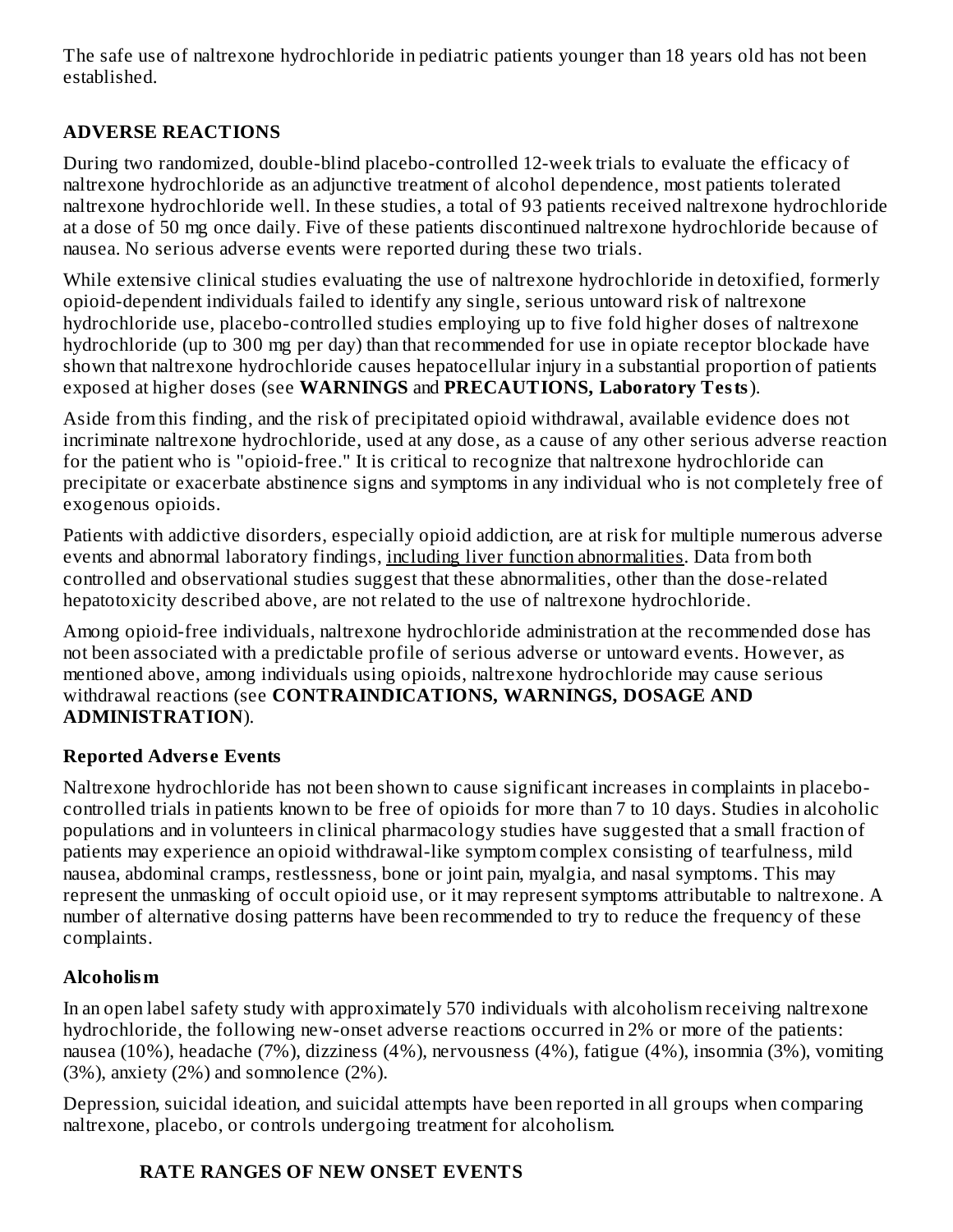|                          | Naltrexone | <b>Placebo</b> |
|--------------------------|------------|----------------|
| Depression               | 0 to $15%$ | 0 to $17%$     |
| Suicide Attempt/Ideation | 0 to $1\%$ | 0 to $3\%$     |

Although no causal relationship with naltrexone hydrochloride is suspected, physicians should be aware that treatment with naltrexone does not reduce the risk of suicide in these patients (see **PRECAUTIONS**).

## **Opioid Addiction**

The following adverse reactions have been reported both at baseline and during the naltrexone hydrochloride clinical trials in opioid addiction at an incidence rate of more than 10%:

Difficulty sleeping, anxiety, nervousness, abdominal pain/cramps, nausea and/or vomiting, low energy, joint and muscle pain, and headache.

The incidence was less than 10% for:

Loss of appetite, diarrhea, constipation, increased thirst, increased energy, feeling down, irritability, dizziness, skin rash, delayed ejaculation, decreased potency, and chills.

The following events occurred in less than 1% of subjects:

*Respiratory*

Nasal congestion, itching, rhinorrhea, sneezing, sore throat, excess mucus or phlegm, sinus trouble, heavy breathing, hoarseness, cough, shortness of breath.

*Cardiovascular*

Nose bleeds, phlebitis, edema, increased blood pressure, non-specific ECG changes, palpitations, tachycardia.

*Gastrointestinal*

Excessive gas, hemorrhoids, diarrhea, ulcer.

*Musculoskeletal*

Painful shoulders, legs or knees; tremors, twitching.

*Genitourinary*

Increased frequency of, or discomfort during, urination; increased or decreased sexual interest.

*Dermatologic*

Oily skin, pruritus, acne, athlete's foot, cold sores, alopecia.

*Psychiatric*

Depression, paranoia, fatigue, restlessness, confusion, disorientation, hallucinations, nightmares, bad dreams.

*Special senses*

Eyes blurred, burning, light sensitive, swollen, aching, strained; ears–"clogged," aching, tinnitus.

*General*

Increased appetite, weight loss, weight gain, yawning, somnolence, fever, dry mouth, head "pounding," inguinal pain, swollen glands, "side" pains, cold feet, "hot spells."

## **Post-marketing Experience**

Data collected from post-marketing use of naltrexone hydrochloride show that most events usually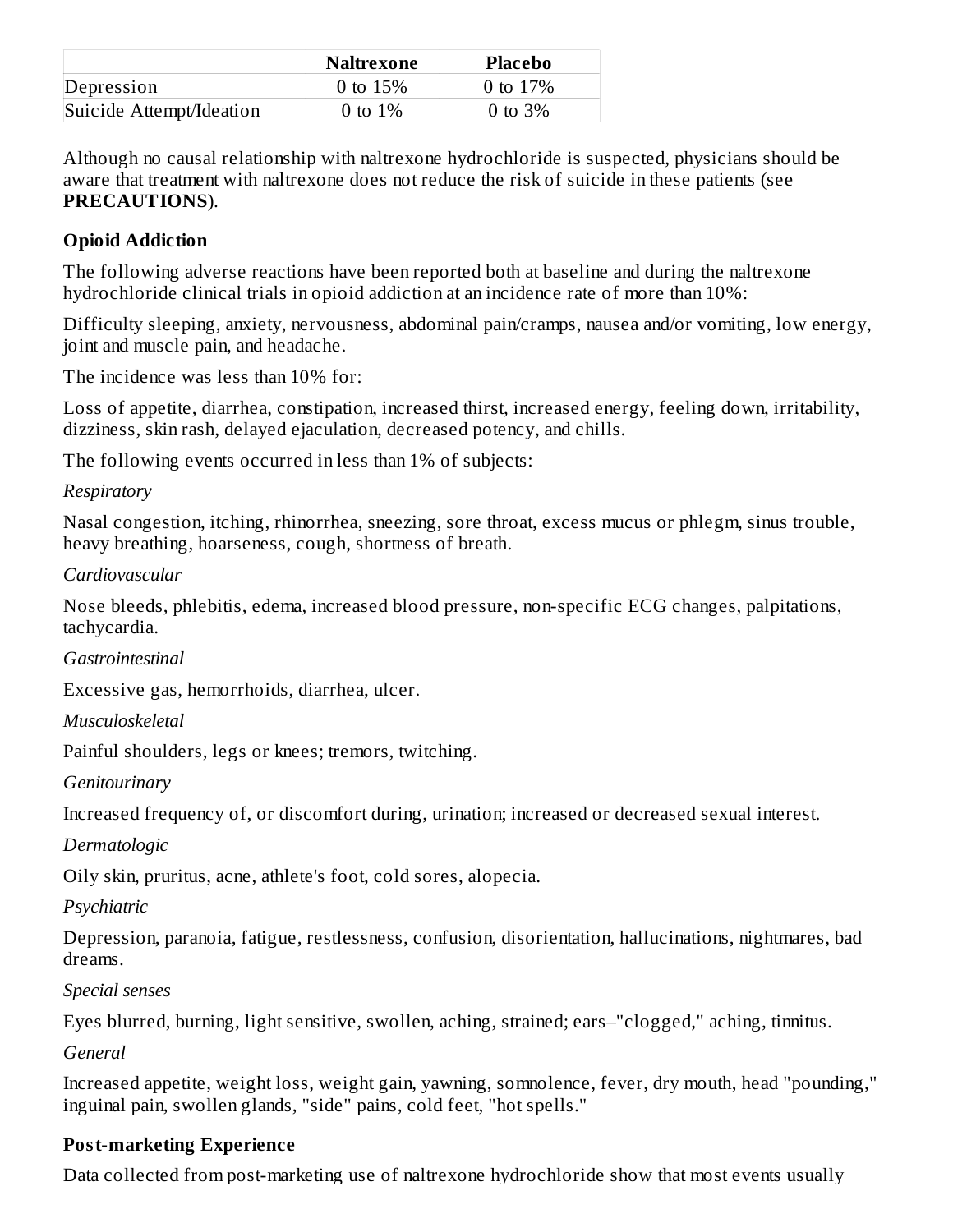occur early in the course of drug therapy and are transient. It is not always possible to distinguish these occurrences from those signs and symptoms that may result from a withdrawal syndrome.

Events that have been reported include anorexia, asthenia, chest pain, fatigue, headache, hot flushes, malaise, changes in blood pressure, agitation, dizziness, hyperkinesia, nausea, vomiting, tremor, abdominal pain, diarrhea, elevations in liver enzymes or bilirubin, hepatic function abnormalities or hepatitis, palpitations, myalgia, anxiety, confusion, euphoria, hallucinations, insomnia, nervousness, somnolence, abnormal thinking, dyspnea, rash, increased sweating, vision abnormalities and idiopathic thrombocytopenic purpura.

In some individuals the use of opioid antagonists has been associated with a change in baseline levels of some hypothalamic, pituitary, adrenal, or gonadal hormones. The clinical significance of such changes is not fully understood.

Adverse events, including withdrawal symptoms and death, have been reported with the use of naltrexone hydrochloride in ultra rapid opiate detoxification programs. The cause of death in these cases is not known (see **WARNINGS**).

#### **Laboratory Tests**

In a placebo controlled study in which naltrexone hydrochloride was administered to obese subjects at a dose approximately five-fold that recommended for the blockade of opiate receptors (300 mg per day), 19% (5/26) of naltrexone hydrochloride recipients and 0% (0/24) of placebo-treated patients developed elevations in serum transaminases (i.e. peak ALT values ranging from 121 to 532; or 3 to 19 times their baseline values) after three to eight weeks of treatment. The patients involved were generally clinically asymptomatic, and the transaminase levels of all patients on whom follow-up was obtained returned to (or toward) baseline values in a matter of weeks.

Transaminase elevations were also observed in other placebo controlled studies in which exposure to naltrexone hydrochloride at doses above the amount recommended for the treatment of alcoholism or opioid blockade consistently produced more numerous and more significant elevations of serum transaminases than did placebo. Transaminase elevations occurred in 3 of 9 patients with Alzheimer's Disease who received naltrexone hydrochloride (at doses up to 300 mg/day) for 5 to 8 weeks in an open clinical trial.

## **DRUG ABUSE AND DEPENDENCE**

Naltrexone hydrochloride is a pure opioid antagonist. It does not lead to physical or psychological dependence. Tolerance to the opioid antagonist effect is not known to occur.

## **OVERDOSAGE**

There is limited clinical experience with naltrexone hydrochloride overdosage in humans. In one study, subjects who received 800 mg daily of naltrexone hydrochloride for up to one week showed no evidence of toxicity.

In the mouse, rat and guinea pig, the oral LD50s were 1,100 to 1,550 mg/kg; 1,450 mg/kg; and 1,490 mg/kg; respectively. High doses of naltrexone hydrochloride (generally ≥1,000 mg/kg) produced salivation, depression/reduced activity, tremors, and convulsions. Mortalities in animals due to highdose naltrexone hydrochloride administration usually were due to clonic-tonic convulsions and/or respiratory failure.

## **Treatment of Overdosage**

In view of the lack of actual experience in the treatment of naltrexone hydrochloride overdose, patients should be treated symptomatically in a closely supervised environment. Physicians should contact a poison control center for the most up-to-date information.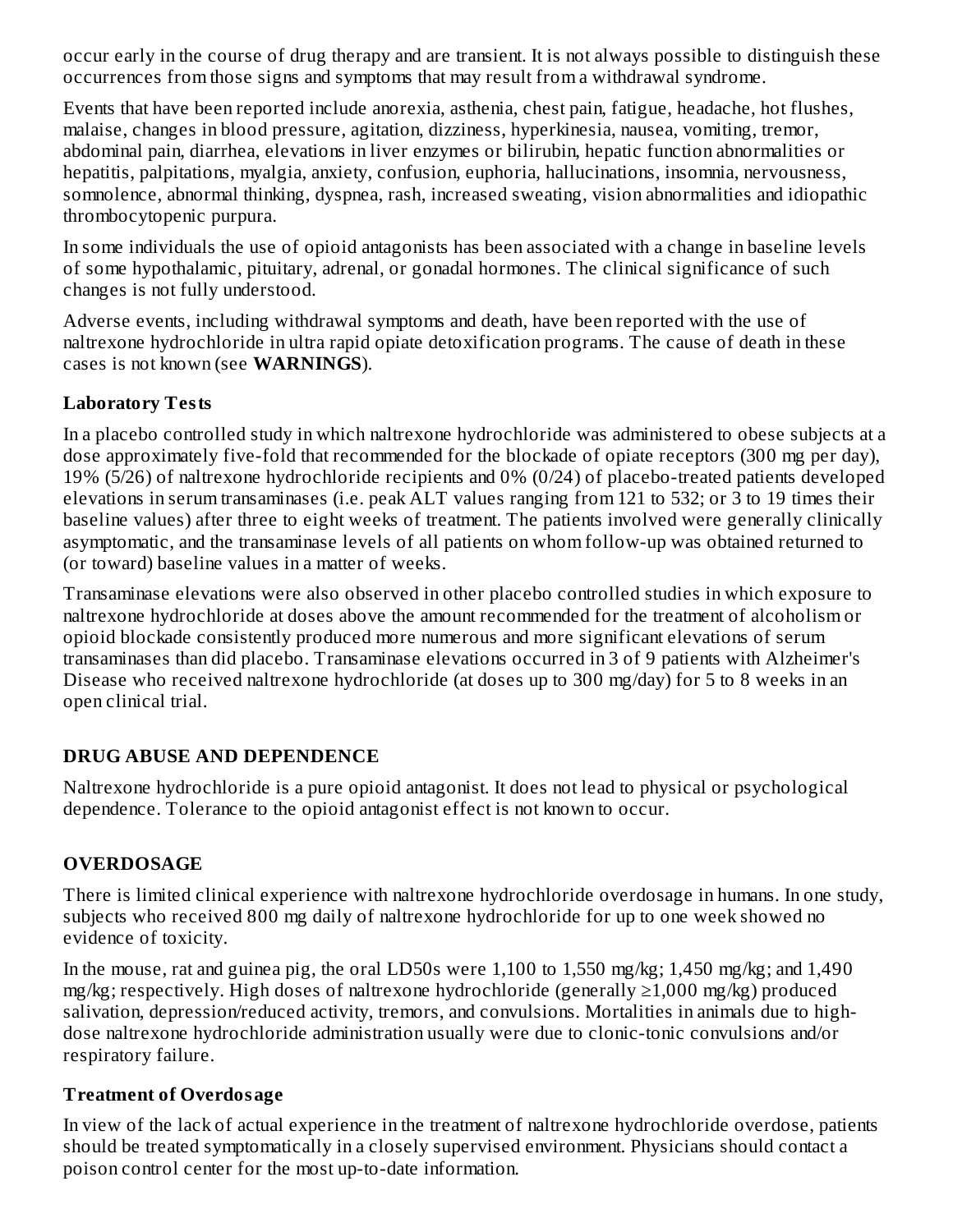#### **DOSAGE AND ADMINISTRATION**

To reduce the risk of precipitated withdrawal in patients dependent on opioids, or exacerbation of a preexisting subclinical withdrawal syndrome, opioid-dependent patients, including those being treated for alcohol dependence, should be opioid-free (including tramadol) before starting naltrexone hydrochloride tablets treatment. An opioid-free interval of a minimum of 7 to 10 days is recommended for patients previously dependent on short-acting opioids.

#### **Switching from Buprenorphine, Buprenorphine/Naloxone, or Methadone**

There are no systematically collected data that specifically address the switch from buprenorphine or methadone to naltrexone hydrochloride tablets; however, review of postmarketing case reports have indicated that some patients may experience severe manifestations of precipitated withdrawal when being switched from opioid agonist therapy to opioid antagonist therapy (see **WARNINGS**). Patients transitioning from buprenorphine or methadone may be vulnerable to precipitation of withdrawal symptoms for as long as 2 weeks. Healthcare providers should be prepared to manage withdrawal symptomatically with non-opioid medications.

#### **Treatment of Alcoholism**

A dose of 50 mg once daily is recommended for most patients. The placebo-controlled studies that demonstrated the efficacy of naltrexone hydrochloride as an adjunctive treatment of alcoholism used a dose regimen of naltrexone hydrochloride 50 mg once daily for up to 12 weeks. Other dose regimens or durations of therapy were not evaluated in these trials.

Naltrexone hydrochloride tablets should be considered as only one of many factors determining the success of treatment of alcoholism. Factors associated with a good outcome in the clinical trials with naltrexone hydrochloride tablets were the type, intensity, and duration of treatment; appropriate management of comorbid conditions; use of community-based support groups; and good medication compliance. To achieve the best possible treatment outcome, appropriate compliance-enhancing techniques should be implemented for all components of the treatment program, especially medication compliance.

#### **Treatment of Opioid Dependence**

Treatment should be initiated with an initial dose of 25 mg of naltrexone hydrochloride tablets. If no withdrawal signs occur, the patient may be started on 50 mg a day thereafter.

A dose of 50 mg once a day will produce adequate clinical blockade of the actions of parenterally administered opioids. As with many non-agonist treatments for addiction, naltrexone hydrochloride tablets are of proven value only when given as part of a comprehensive plan of management that includes some measure to ensure the patient takes the medication.

#### Naloxone Challenge Test

Clinicians are reminded that there is no completely reliable method for determining whether a patient has had an adequate opioid-free period. A naloxone challenge test may be helpful if there is any question of occult opioid dependence. If signs of opioid withdrawal are still observed following naloxone challenge, treatment with naltrexone hydrochloride tablets should not be attempted. The naloxone challenge can be repeated in 24 hours.

The naloxone challenge test should not be performed in a patient showing clinical signs or symptoms of opioid withdrawal, or in a patient whose urine contains opioids. The naloxone challenge test may be administered by either the intravenous or subcutaneous routes.

#### *Intravenous*

Inject 0.2 mg naloxone.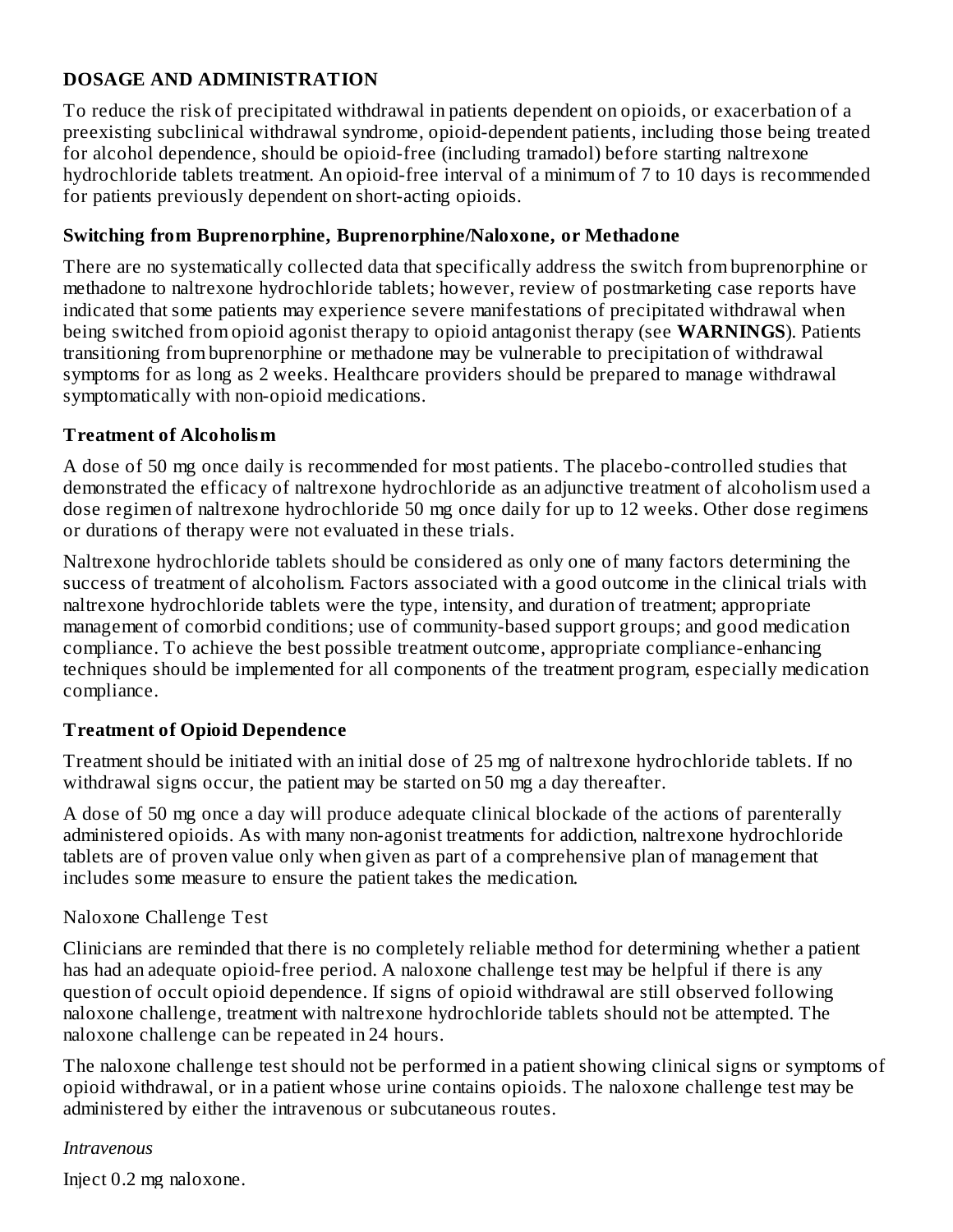Observe for 20 minutes for signs or symptoms of withdrawal.

If no evidence of withdrawal, inject 0.6 mg of naloxone.

Observe for an additional 20 minutes.

#### *Subcutaneous*

Administer 0.8 mg naloxone.

Inject 0.2 mg naloxone.

Observe for 20 minutes for signs or symptoms of withdrawal.

Note: Individual patients, especially those with opioid dependence, may respond to lower doses of naloxone. In some cases, 0.1 mg IV naloxone has produced a diagnostic response.

## Interpretation of the Challenge

Monitor vital signs and observe the patient for signs and symptoms of opioid withdrawal. These may include, but are not limited to: nausea, vomiting, dysphoria, yawning, sweating, tearing, rhinorrhea, stuffy nose, craving for opioids, poor appetite, abdominal cramps, sense of fear, skin erythema, disrupted sleep patterns, fidgeting, uneasiness, poor ability to focus, mental lapses, muscle aches or cramps, pupillary dilation, piloerection, fever, changes in blood pressure, pulse or temperature, anxiety, depression, irritability, backache, bone or joint pains, tremors, sensations of skin crawling or fasciculations. If signs or symptoms of withdrawal appear, the test is positive and no additional naloxone should be administered.

Warning: If the test is positive, do NOT initiate naltrexone therapy. Repeat the challenge in 24 hours. If the test is negative, naltrexone therapy may be started if no other contraindications are present. If there is any doubt about the result of the test, hold naltrexone hydrochloride tablets and repeat the challenge in 24 hours.

## **Alternative Dosing Schedules**

A flexible approach to a dosing regimen may need to be employed in cases of supervised administration. Thus, patients may receive 50 mg of naltrexone hydrochloride every weekday with a 100 mg dose on Saturday, 100 mg every other day, or 150 mg every third day. The degree of blockade produced by naltrexone hydrochloride may be reduced by these extended dosing intervals.

There may be a higher risk of hepatocellular injury with single doses above 50 mg, and use of higher doses and extended dosing intervals should balance the possible risks against the probable benefits (see **WARNINGS**).

## **Patient Compliance**

Naltrexone hydrochloride tablets should be considered as only one of many factors determining the success of treatment. To achieve the best possible treatment outcome, appropriate complianceenhancing techniques should be implemented for all components of the treatment program, including medication compliance.

## **HOW SUPPLIED**

Product: 50090-2866

NDC: 50090-2866-0 30 TABLET, FILM COATED in a BOTTLE

These are not all the possible side effects of Naltrexone Hydrochloride Tablets, USP. Call your doctor for medical advice about side effects. You may report side effects to Elite Laboratories, Inc., at 1-888-852-6657 or to FDA at 1-800-FDA-1088. **For more information go to dailymed.nlm.nih.gov.**

For inquiries call TAGI Pharma, Inc. at 1-855-225-8244 or e-mail druginfo@tagipharma.com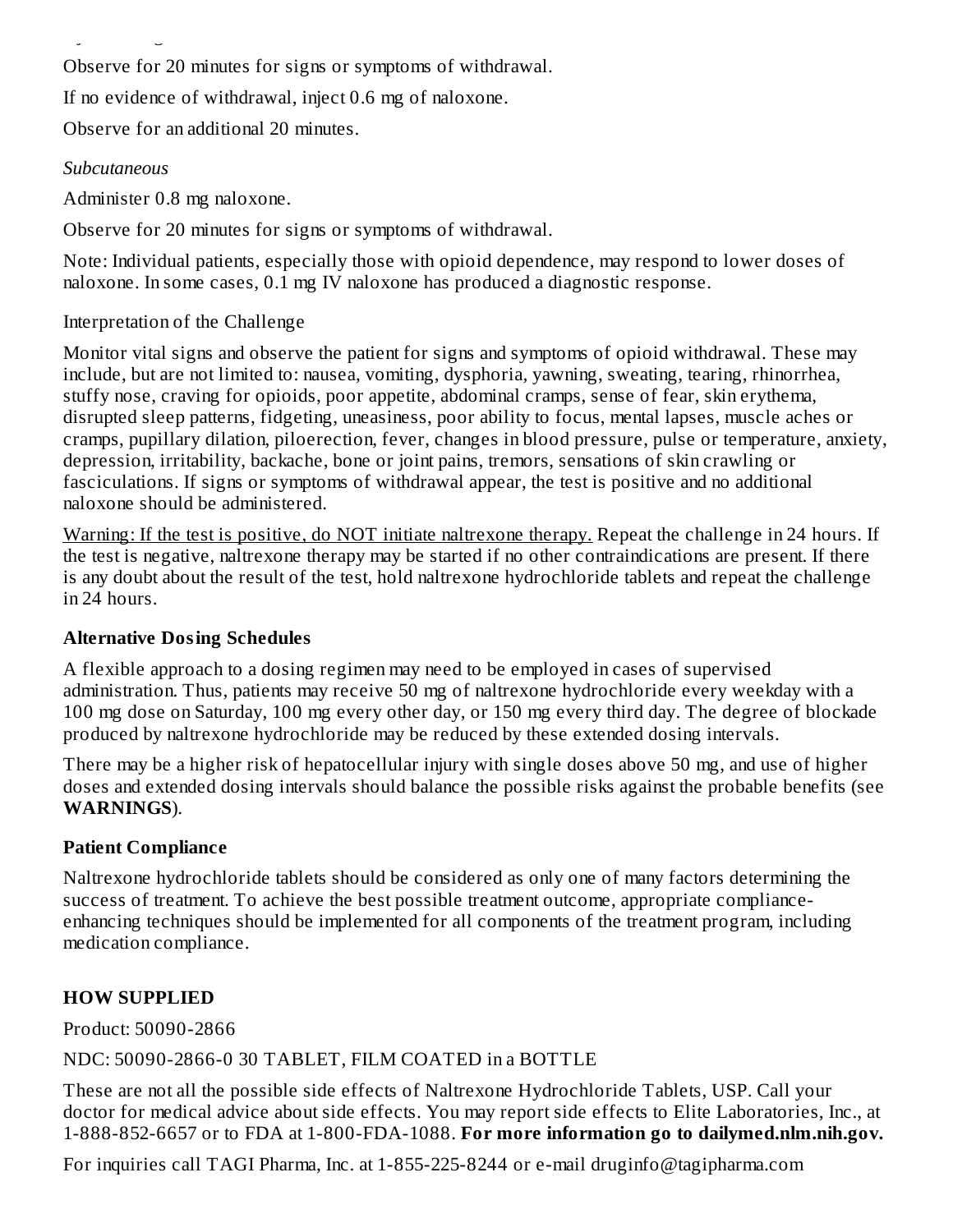Manufactured by: Elite Laboratories, Inc. Northvale, NJ 07647

Distributed by: TAGI Pharma South Beloit, IL 61080

Issued 05/19 MF300ISS05/19 OE1315 IN0510

#### **Naltrexone Hydrochloride**



## **NALTREXONE HYDROCHLORIDE**

naltrexone hydrochloride tablet, film coated

| <b>Product Information</b>                                                    |                         |                                           |                          |                               |         |                 |
|-------------------------------------------------------------------------------|-------------------------|-------------------------------------------|--------------------------|-------------------------------|---------|-----------------|
| Product Type                                                                  | HUMAN PRESCRIPTION DRUG | Item Code (Source)                        |                          | NDC:50090-2866(NDC:51224-206) |         |                 |
| <b>Route of Administration</b>                                                | ORAL                    |                                           |                          |                               |         |                 |
|                                                                               |                         |                                           |                          |                               |         |                 |
| <b>Active Ingredient/Active Moiety</b>                                        |                         |                                           |                          |                               |         |                 |
| <b>Ingredient Name</b>                                                        |                         |                                           | <b>Basis of Strength</b> |                               |         | <b>Strength</b> |
| NALTREXONE HYDROCHLORIDE (UNII: Z6375YW9SF) (NALTREXONE -<br>UNII:5S6W795CQM) |                         | <b>NALTREXONE</b><br><b>HYDROCHLORIDE</b> |                          |                               | $50$ mg |                 |
|                                                                               |                         |                                           |                          |                               |         |                 |
| <b>Inactive Ingredients</b>                                                   |                         |                                           |                          |                               |         |                 |
| <b>Ingredient Name</b>                                                        |                         |                                           |                          | Strength                      |         |                 |
| silicon dioxide (UNII: ETJ7Z6XBU4)                                            |                         |                                           |                          |                               |         |                 |
| croscarmellose sodium (UNII: M28OL1HH48)                                      |                         |                                           |                          |                               |         |                 |
| hypromellose, unspecified (UNII: 3NXW29V3WO)                                  |                         |                                           |                          |                               |         |                 |
| hydroxypropyl cellulose (1600000 WAMW) (UNII: RFW2ET671P)                     |                         |                                           |                          |                               |         |                 |
|                                                                               |                         |                                           |                          |                               |         |                 |